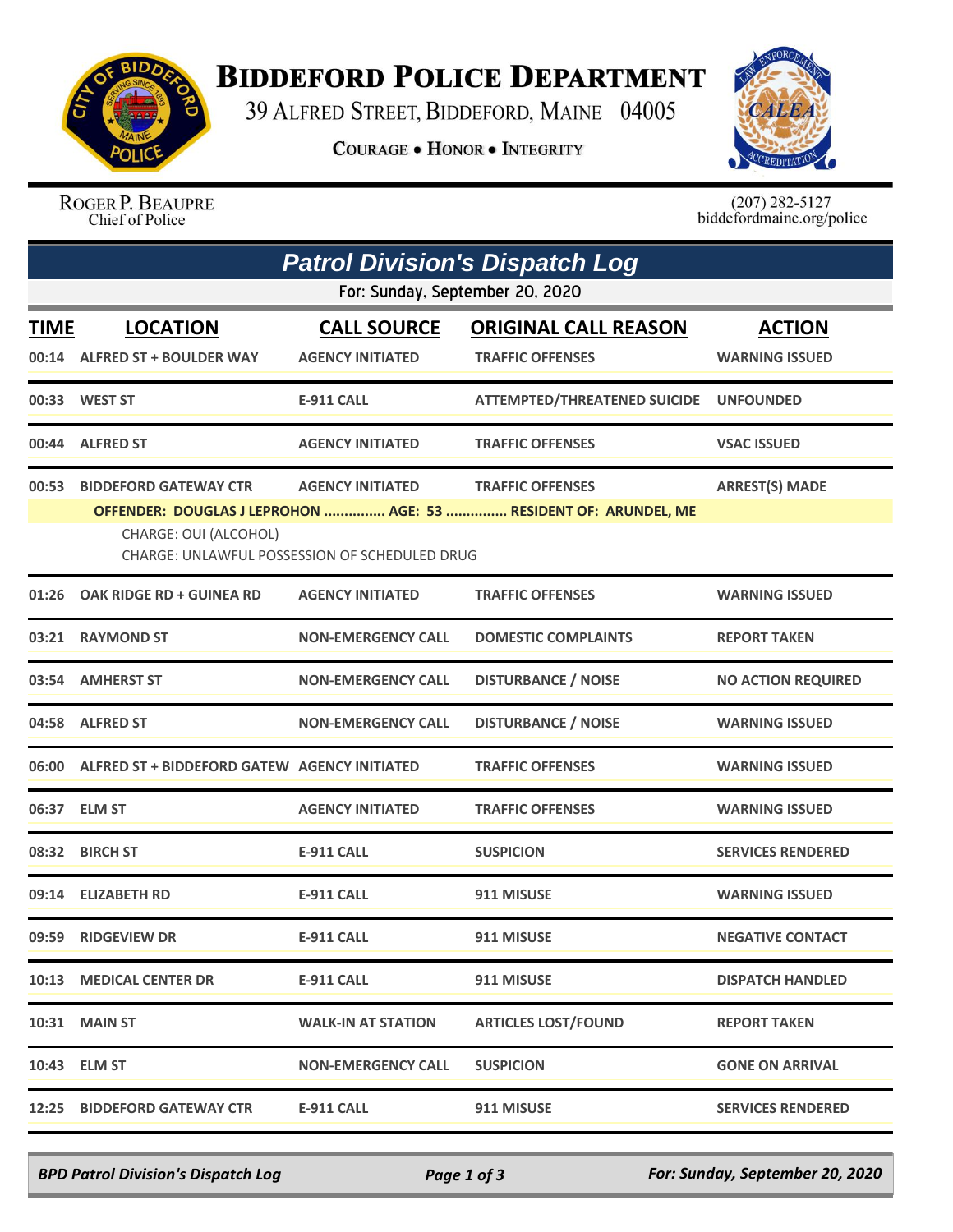| <b>TIME</b> | <b>LOCATION</b><br>12:29 SUMMER ST | <b>CALL SOURCE</b><br><b>NON-EMERGENCY CALL</b> | <b>ORIGINAL CALL REASON</b><br><b>BURGLARY OF A MOTOR VEHICLE</b> | <b>ACTION</b><br><b>REPORT TAKEN</b> |
|-------------|------------------------------------|-------------------------------------------------|-------------------------------------------------------------------|--------------------------------------|
|             | 13:00 BRADBURY ST                  | <b>NON-EMERGENCY CALL</b>                       | <b>CIVIL COMPLAINT</b>                                            | <b>CIVIL COMPLAINT</b>               |
|             | 13:30 BOULDER WAY                  | <b>NON-EMERGENCY CALL</b>                       | <b>DISORDERLY CONDUCT</b>                                         | <b>WARNING ISSUED</b>                |
|             | 13:37 ALFRED ST                    | <b>NON-EMERGENCY CALL</b>                       | <b>DISTURBANCE / NOISE</b>                                        | <b>SERVICES RENDERED</b>             |
|             | 13:54 POOL ST + BLANDINGS WAY      | <b>AGENCY INITIATED</b>                         | <b>TRAFFIC OFFENSES</b>                                           | <b>CALL TRANSFERRED</b>              |
|             | 14:14 RIDGEVIEW DR                 | <b>E-911 CALL</b>                               | 911 MISUSE                                                        | <b>SERVICES RENDERED</b>             |
|             | 14:29 SOUTH ST + WESTMORE AVE      | <b>NON-EMERGENCY CALL</b>                       | <b>CHECK WELFARE</b>                                              | <b>GONE ON ARRIVAL</b>               |
|             | 14:40 HILL ST                      | E-911 CALL                                      | 911 MISUSE                                                        | <b>NO ACTION REQUIRED</b>            |
|             | 14:45 MAINE TPKE + ALFRED ST       | <b>E-911 CALL</b>                               | 911 MISUSE                                                        | <b>DISPATCH HANDLED</b>              |
|             | 15:10 HILL ST + WEST ST            | <b>AGENCY INITIATED</b>                         | <b>TRAFFIC OFFENSES</b>                                           | <b>WARNING ISSUED</b>                |
|             | 15:38 ALFRED ST + MARINER WAY      | <b>AGENCY INITIATED</b>                         | <b>TRAFFIC OFFENSES</b>                                           | <b>WARNING ISSUED</b>                |
|             | <b>15:38 LAMOTHE AVE</b>           | <b>WALK-IN AT STATION</b>                       | <b>CHECK WELFARE</b>                                              | <b>SERVICES RENDERED</b>             |
|             | 16:09 ALFRED ST + MAINE TPKE       | <b>E-911 CALL</b>                               | <b>ANIMAL COMPLAINT</b>                                           | <b>SERVICES RENDERED</b>             |
|             | 16:13 ELM ST                       | <b>AGENCY INITIATED</b>                         | <b>ASSIST CITIZEN</b>                                             | <b>SERVICES RENDERED</b>             |
|             | 16:21 MAIN ST                      | <b>AGENCY INITIATED</b>                         | <b>ANIMAL COMPLAINT</b>                                           | <b>SERVICES RENDERED</b>             |
|             | 16:27 ALFRED ST                    | <b>NON-EMERGENCY CALL</b>                       | <b>CHECK WELFARE</b>                                              | <b>SERVICES RENDERED</b>             |
|             | 16:43 ELM ST + MORIN ST            | <b>AGENCY INITIATED</b>                         | <b>TRAFFIC OFFENSES</b>                                           | <b>WARNING ISSUED</b>                |
|             | 16:46 POOL ST                      | E-911 CALL                                      | 911 MISUSE                                                        | <b>DISPATCH HANDLED</b>              |
|             | 16:51 ELM ST                       | <b>AGENCY INITIATED</b>                         | <b>TRAFFIC OFFENSES</b>                                           | <b>WARNING ISSUED</b>                |
|             | 16:52 GRANITE ST + COTTAGE ST      | <b>AGENCY INITIATED</b>                         | <b>TRAFFIC OFFENSES</b>                                           | <b>WARNING ISSUED</b>                |
|             | 16:53 SOUTH ST                     | <b>E-911 CALL</b>                               | <b>ASSIST CITIZEN</b>                                             | <b>SERVICES RENDERED</b>             |
|             | 17:09 SPRUCE ST                    | <b>NON-EMERGENCY CALL</b>                       | <b>CHECK WELFARE</b>                                              | <b>SERVICES RENDERED</b>             |
|             | 17:18 PIERSONS LN                  | <b>NON-EMERGENCY CALL</b>                       | <b>DISTURBANCE / NOISE</b>                                        | <b>SERVICES RENDERED</b>             |
|             | 17:39 POOL ST + BRIDGE RD          | <b>AGENCY INITIATED</b>                         | <b>TRAFFIC OFFENSES</b>                                           | <b>WARNING ISSUED</b>                |
|             | <b>17:51 GUINEA RD</b>             | <b>NON-EMERGENCY CALL</b>                       | <b>ANIMAL COMPLAINT</b>                                           | <b>REFERRED OTHER AGENCY</b>         |

*BPD Patrol Division's Dispatch Log Page 2 of 3 For: Sunday, September 20, 2020*